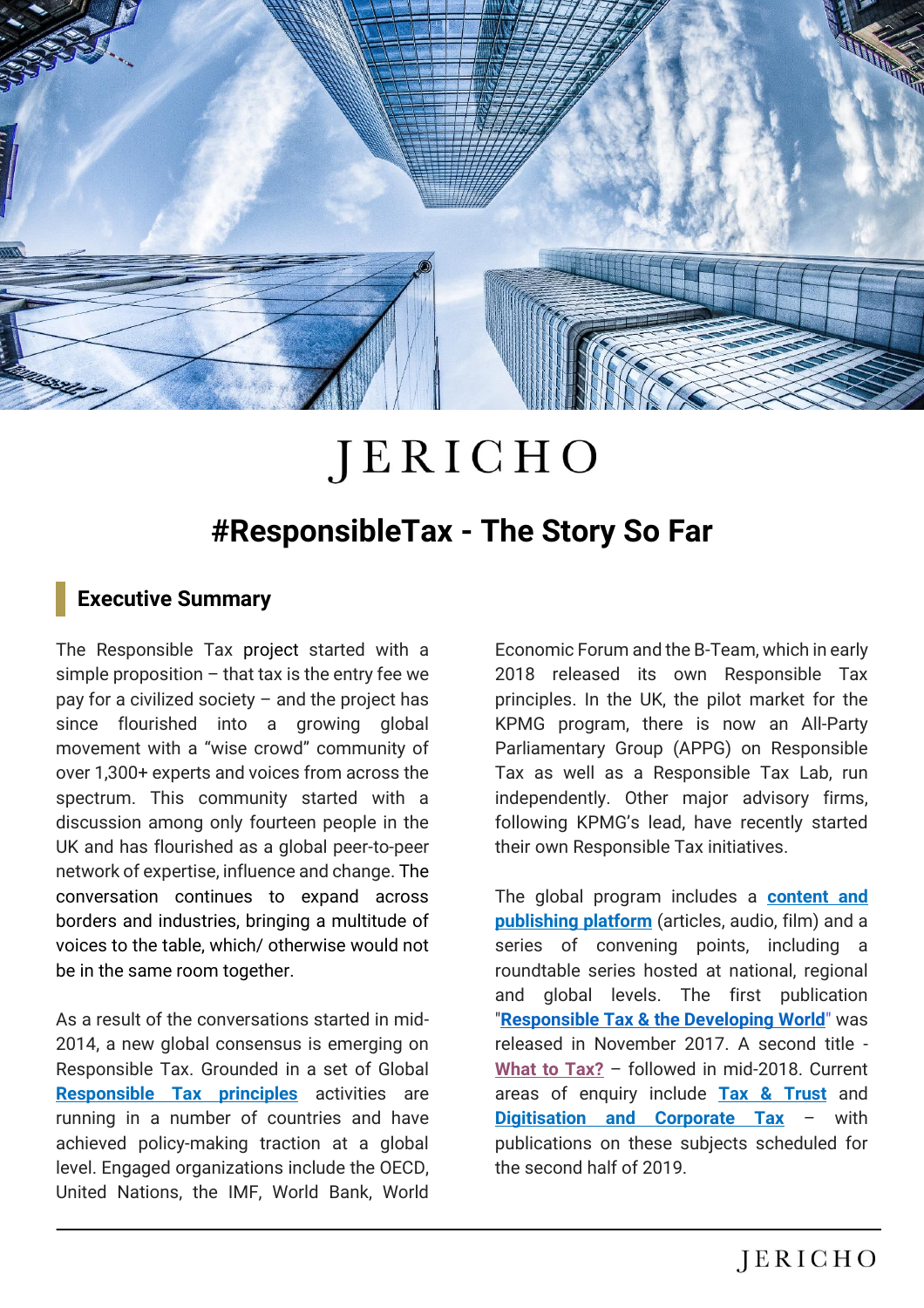## **The Starting Point**

An issue of significant public interest, the tax debate sits at the epicenter of the wider conversation on justice, fairness, globalization, digitization, (in)equality and trust.

To openly address tensions in the world of tax, KPMG recognized the need for radical, new forms of communications and engagement, substantive action and more purpose-driven approaches to policy.

Conventional approaches were no longer an option.

### **The Process of Change**

#### *Challenge*

A number of KPMG member firm partners worked with a small group of external stakeholders and *provocateurs* to help develop the original Responsible Tax proposition: that tax is the entry fee we pay for a civilized society and a new debate and consensus is required. Moreover, tax is a legal duty but does have a moral dimension. This is reflected in KPMG's tax principles - informed by the stakeholder crowd - and in the wide-ranging online and offline debates (more information below).

The Responsible Tax project is curated by London-based consultancy Jericho Chambers, working alongside KPMG.

#### *Collaborate + Content*

Collaboration runs to the heart of the Responsible Tax project. Examples include **Responsible Tax in [the Developing World](http://jerichochambers.com/wp-content/uploads/2017/12/DevWorldEbook.pdf)**, an ebooklet promoting changes in the way tax in the developing world is approached and implemented, including contributions from organizations as diverse as Center for Global Development, OECD, Christian Aid and Shell International.

2018 saw Responsible Tax become a theme of wider global discussions, from the World Economic Forum to the B-Team. In February 2018, Chris Morgan, KPMG's Global Head of Tax Policy, chaired a break-out session on the role of responsible tax at the launch conference of the **Platform for [Collaboration on Tax](https://www.oecd.org/ctp/platform-for-collaboration-on-tax.htm)**, a coalition between OECD, World Bank, IMF and the UN. **[What to Tax?](https://responsibletax.kpmg.com/page/-what-to-tax-full-publication-now-available/)** – a publication bringing together 15 diverse and global perspectives appeared towards the end of the year and was the focus for an Ideas Exchange, convened in London in the autumn.



The collaborative spirit continues in 2019, through a series of events, roundtables and publications. Meanwhile, the Responsible Tax web platform continues to be a rich source of ideas, challenges and inspirations from across the community. Recent subjects covered include: **[should we tax wealth](https://responsibletax.kpmg.com/page/why-should-we-tax-wealth-/)** – a question posed by former UK Government Minister, David Willets; issues surrounding land and property taxes; plus ideas on the impact and implications of **[blockchain](https://responsibletax.kpmg.com/page/blockchain-tokens-and-data-valuation)**.